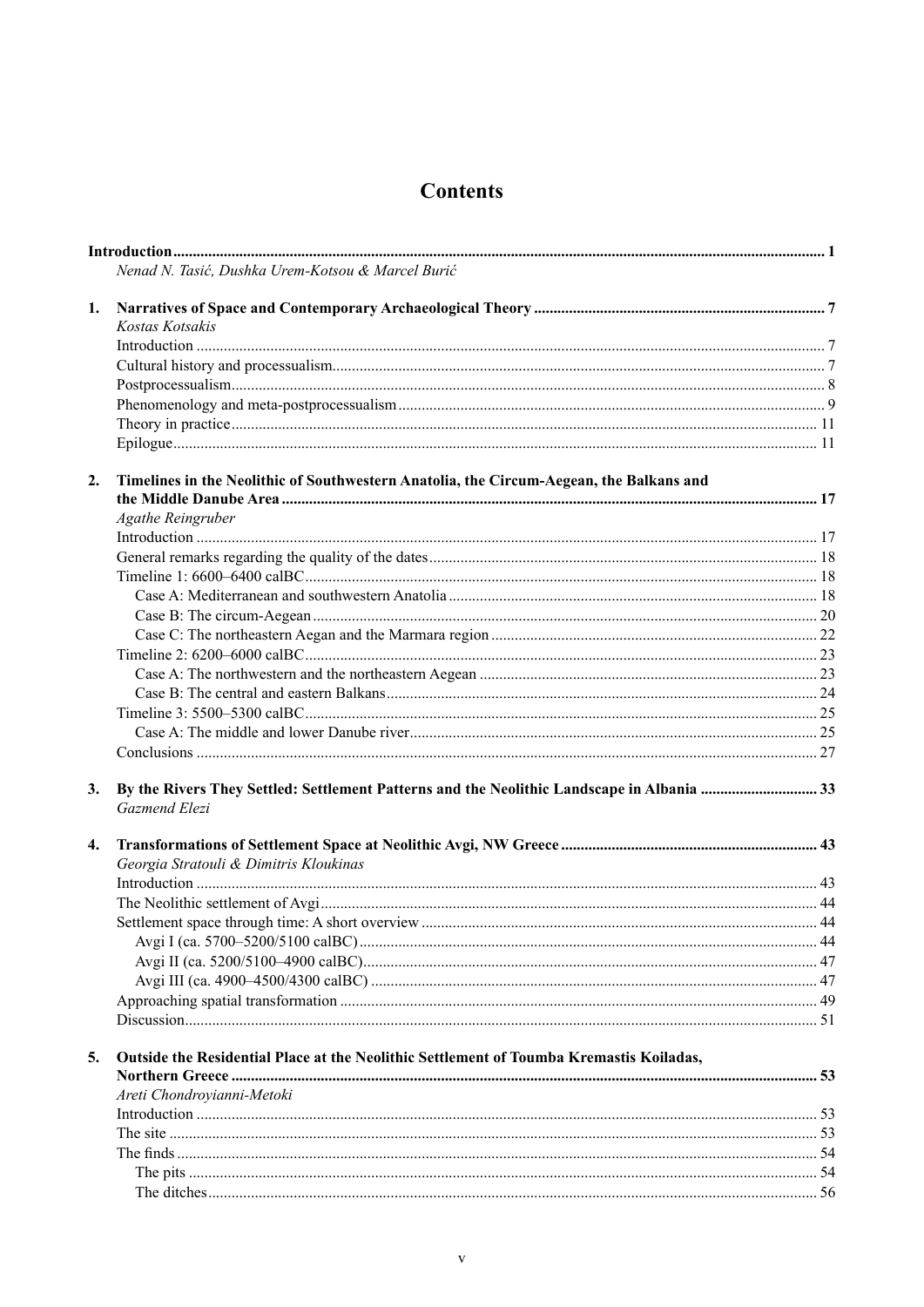| 6. | Identifying Ritual at Late Neolithic Toumba Kremastis Koiladas: Ceramic Assemblages of |  |
|----|----------------------------------------------------------------------------------------|--|
|    |                                                                                        |  |
|    | Teresa Silva, Marianna Lymperaki, Areti Chondrovianni-Metoki & Dushka Urem-Kotsou      |  |
|    |                                                                                        |  |
|    |                                                                                        |  |
|    |                                                                                        |  |
|    |                                                                                        |  |
|    |                                                                                        |  |
|    |                                                                                        |  |
|    |                                                                                        |  |
|    |                                                                                        |  |
|    |                                                                                        |  |
| 7. |                                                                                        |  |
|    | Dushka Urem-Kotsou & Stavros Kotsos                                                    |  |
|    |                                                                                        |  |
|    |                                                                                        |  |
|    |                                                                                        |  |
|    |                                                                                        |  |
|    |                                                                                        |  |
|    |                                                                                        |  |
|    |                                                                                        |  |
|    |                                                                                        |  |
| 8. |                                                                                        |  |
|    | <b>Stavros Kotsos</b>                                                                  |  |
|    |                                                                                        |  |
|    |                                                                                        |  |
|    |                                                                                        |  |
|    |                                                                                        |  |
|    |                                                                                        |  |
|    |                                                                                        |  |
|    |                                                                                        |  |
|    |                                                                                        |  |
| 9. |                                                                                        |  |
|    | Goce Naumov                                                                            |  |
|    |                                                                                        |  |
|    |                                                                                        |  |
|    |                                                                                        |  |
|    |                                                                                        |  |
|    |                                                                                        |  |
|    | Boban Tripković                                                                        |  |
|    |                                                                                        |  |
|    |                                                                                        |  |
|    |                                                                                        |  |
|    |                                                                                        |  |
|    |                                                                                        |  |
|    | Kristina Penezić                                                                       |  |
|    |                                                                                        |  |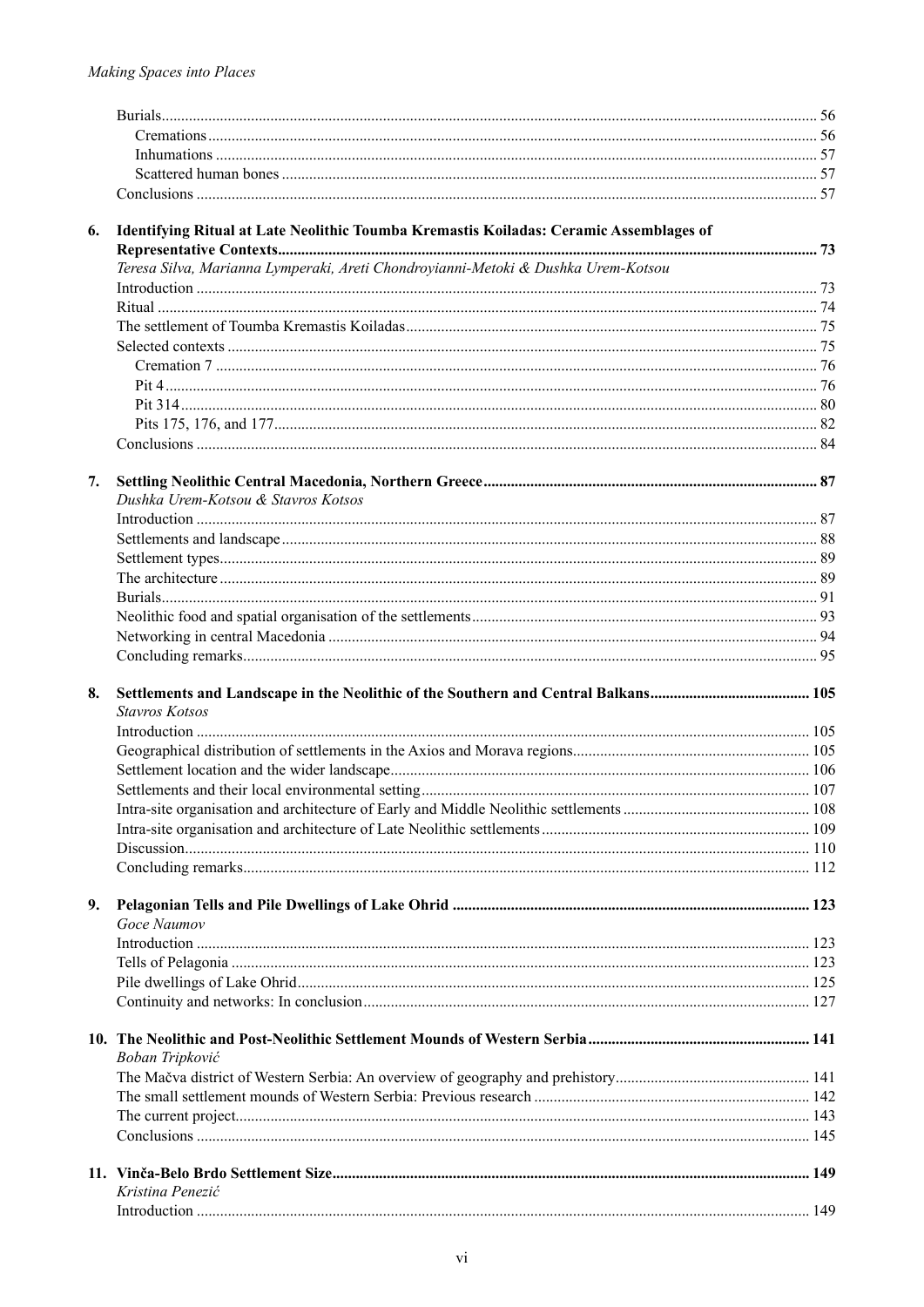## Contents

| 12. Use of Space in a Late Neolithic/Early Eneolithic Building at the Site of Vinča-Belo Brdo in the                                                                                                                |     |
|---------------------------------------------------------------------------------------------------------------------------------------------------------------------------------------------------------------------|-----|
| Ksenija Borojević* (corresponding author), Dragana Antonović, Jasna Vuković, Vesna Dimitrijević, Dragana<br>Filipović, Miroslav Marić, Kristina Penezić, Boban Tripković, Vera Bogosavljević Petrović & Nenad Tasić |     |
|                                                                                                                                                                                                                     |     |
|                                                                                                                                                                                                                     |     |
|                                                                                                                                                                                                                     |     |
|                                                                                                                                                                                                                     |     |
|                                                                                                                                                                                                                     |     |
|                                                                                                                                                                                                                     |     |
|                                                                                                                                                                                                                     |     |
|                                                                                                                                                                                                                     |     |
|                                                                                                                                                                                                                     |     |
|                                                                                                                                                                                                                     |     |
|                                                                                                                                                                                                                     |     |
|                                                                                                                                                                                                                     |     |
|                                                                                                                                                                                                                     |     |
| 13. The Neolithic Settlement at Drenovac, Serbia: Settlement History and Spatial Organisation 181                                                                                                                   |     |
| Slaviša Perić, Olga Bajčev, Ivana Stojanović & Đurđa Obradović                                                                                                                                                      |     |
|                                                                                                                                                                                                                     |     |
|                                                                                                                                                                                                                     |     |
|                                                                                                                                                                                                                     |     |
|                                                                                                                                                                                                                     |     |
|                                                                                                                                                                                                                     |     |
|                                                                                                                                                                                                                     |     |
|                                                                                                                                                                                                                     |     |
|                                                                                                                                                                                                                     |     |
|                                                                                                                                                                                                                     |     |
|                                                                                                                                                                                                                     |     |
|                                                                                                                                                                                                                     |     |
| 14. Neolithic Settlements in the Central Balkans between 6200 and 5300 calBC: Issues of Duration and                                                                                                                |     |
|                                                                                                                                                                                                                     |     |
| Sofija Stefanović, Marko Porčić, Tamara Blagojević & Jelena Jovanović                                                                                                                                               |     |
|                                                                                                                                                                                                                     |     |
|                                                                                                                                                                                                                     |     |
|                                                                                                                                                                                                                     |     |
|                                                                                                                                                                                                                     |     |
|                                                                                                                                                                                                                     |     |
| 15. Off-settlement Ritual Practices in the Neolithic: Pit-Digging and Structured Deposition at Sarnevo in                                                                                                           |     |
| Krum Bacvarov & John Gorczyk                                                                                                                                                                                        |     |
|                                                                                                                                                                                                                     |     |
|                                                                                                                                                                                                                     |     |
|                                                                                                                                                                                                                     |     |
|                                                                                                                                                                                                                     |     |
|                                                                                                                                                                                                                     |     |
|                                                                                                                                                                                                                     |     |
|                                                                                                                                                                                                                     | 204 |
|                                                                                                                                                                                                                     |     |